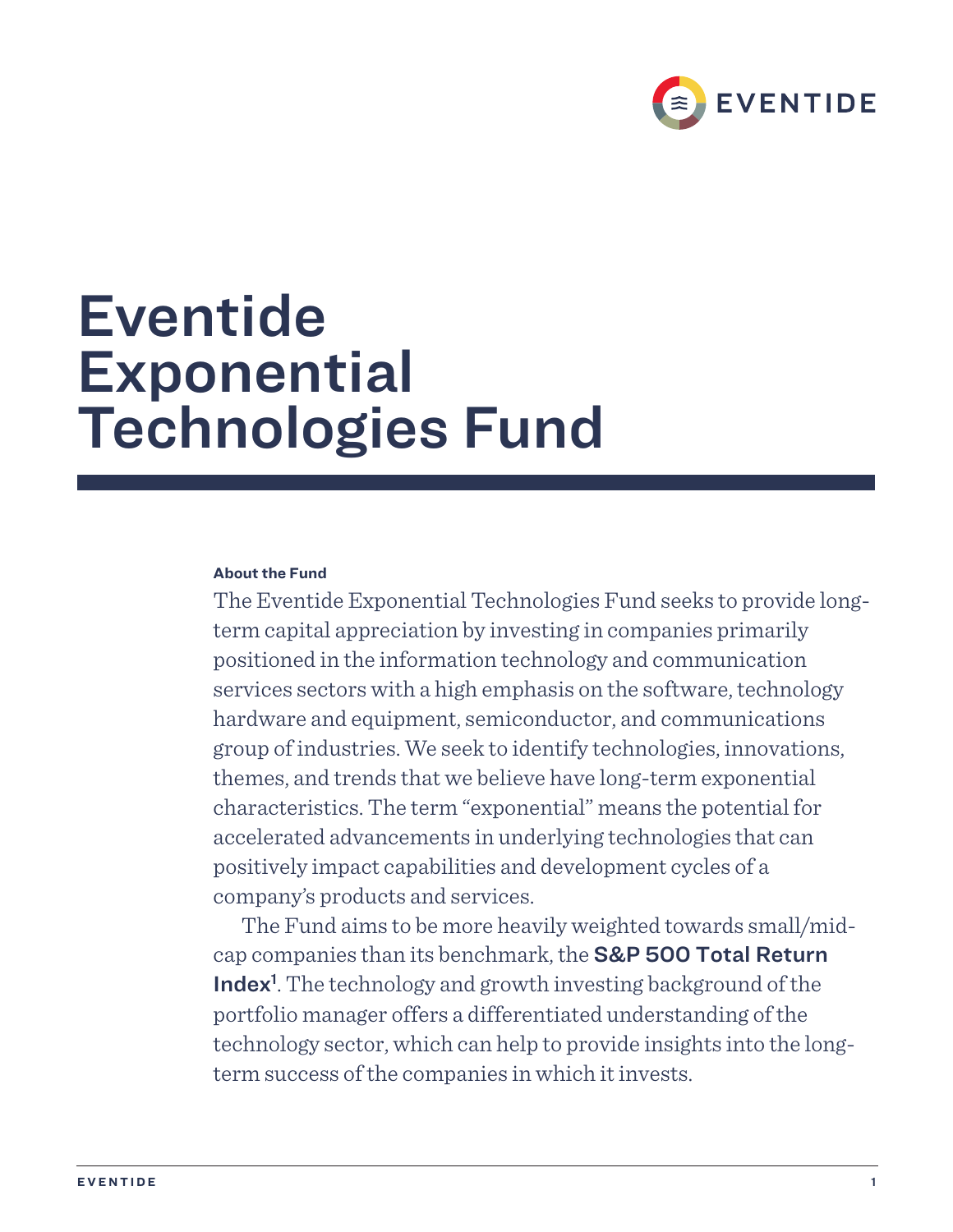The Fund will tend to have a high active share and concentration compared to its benchmark and the broader market, which presents the potential for differentiated returns. The Fund can invest in common stock, options, preferred stock and convertible debt. Up to 15% of the Fund can be invested in private investments.

As described in our process below, a primary trait that Eventide seeks in each of its investments is whether a company is creating value for society. We believe information technology plays a powerful role in meeting important human needs.

## **Investment Philosophy**

We believe high-quality companies that excel at creating value for others and trade at a discount to intrinsic value offer superior long-term risk-adjusted returns.

#### **Process**

- **1. Idea generation: Understanding the industry**
	- a. While the Fund identifies as using a fundamental "bottom-up" approach to security selection, the portfolio manager begins the idea generation phase of the process by first understanding the big picture fundamentals within the Information Technology and Communication Services sectors. Many factors will have a great impact on the investments within these sectors including
		- Scientific and technological advances
		- Unmet technological needs
		- Development of new business models
		- Value proposition to enterprises and individuals
		- Total addressable market size
	- b. After we understand these fundamental factors, we seek to discern attractive long-term investment themes. We believe themes to be powerful drivers of long-term performance. The term "theme" is broad and can refer to a number of ways to categorize investment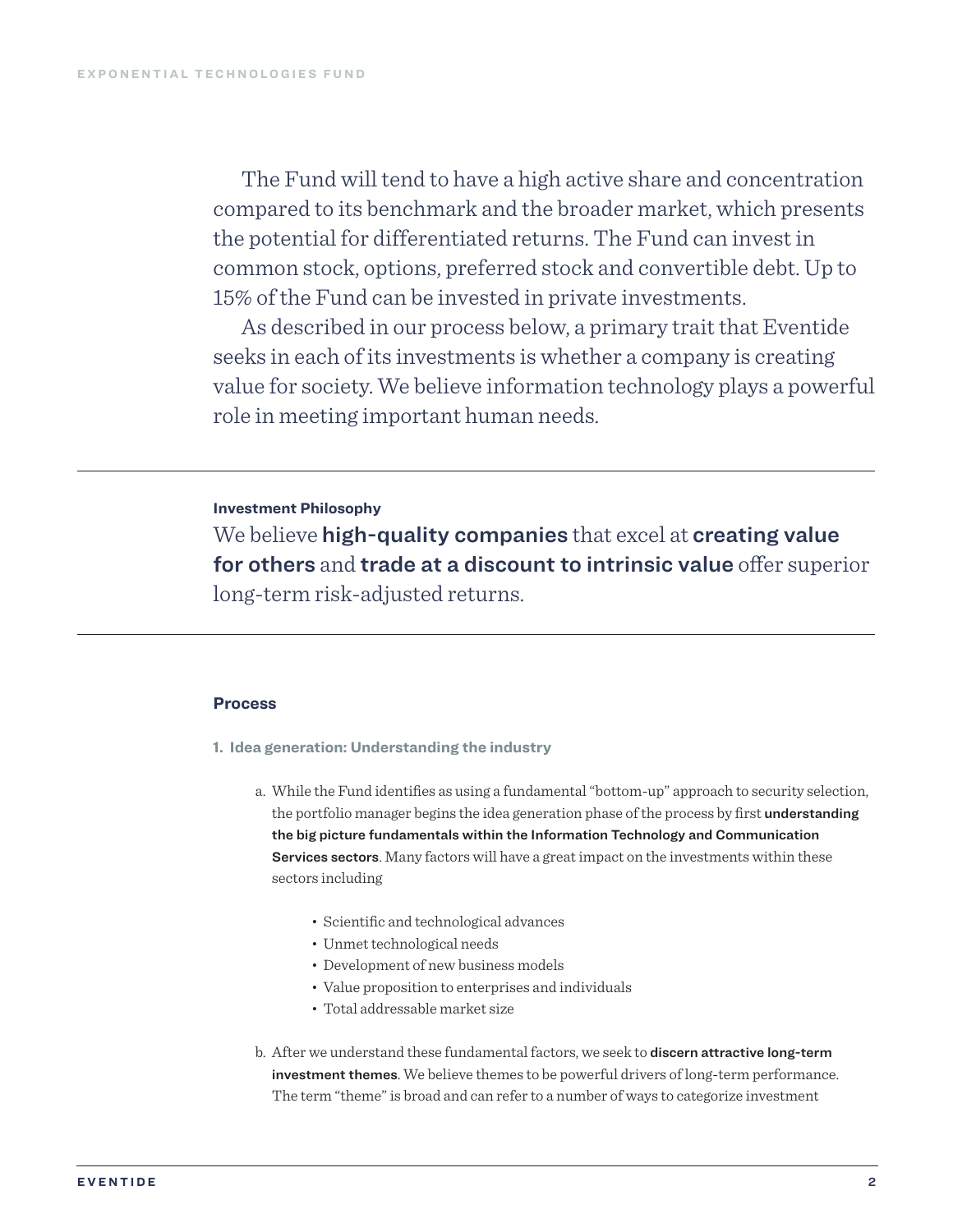opportunities, but we see thematic investing as a way to identify what we believe to be future tailwinds. We then narrow our investment universe to those trends that we believe will have the most traction in the market over the next 1, 5, and 10 years. At Eventide, we focus on secular themes that we believe also promote human flourishing. Below are examples of some of these themes.



*These are representative examples of themes in the Eventide Exponential Technologies Fund*

c. The portfolio manager and analysts perform due diligence on the fundamental industry factors and themes by staying current on relevant technological literature, engaging key opinion leaders within the industry, and attending technology-related conferences to gauge each theme's investment viability. We believe this immersive approach to understanding the industry is an important part of investment due diligence.

#### **2. Fundamental Security Selection**

a. Our security selection process begins by researching companies within the themes that we have become deeply familiar with from our idea-generation phase of the process. As we evaluate individual companies, we start with a qualitative analysis. We seek to invest in companies that we deem to be "high-quality" by embodying four key traits: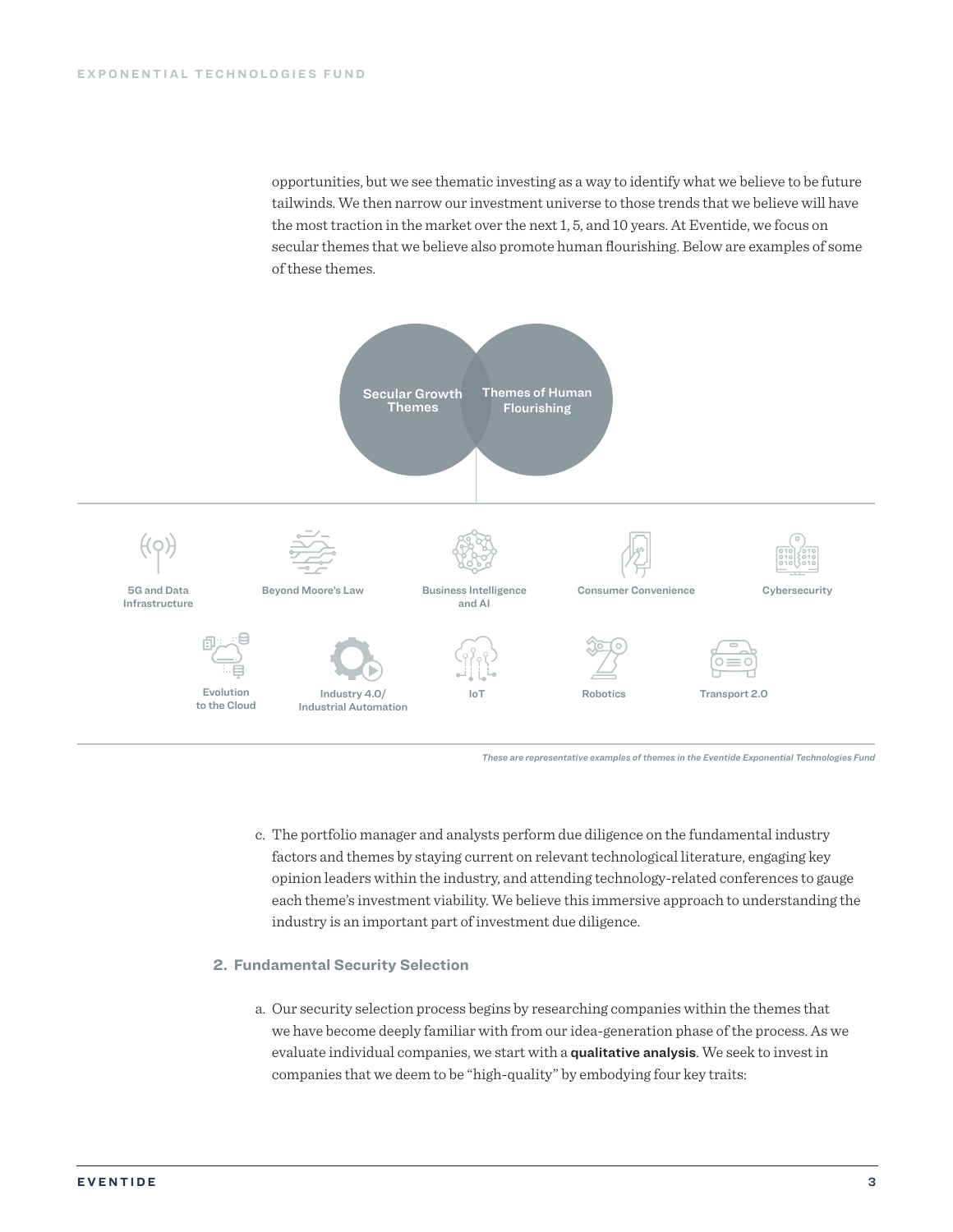

b. An essential piece of our qualitative analysis is our **Business 360**<sup>®</sup> framework that we use to evaluate whether a company is creating value for or extracting value from its various stakeholders. This framework has been formalized and implemented through a proprietary tool called Edify, which combines third-party data alongside Eventide's research.

#### BUSINESS 360®

Business 360® targets a holistic framework for evaluating both a company's long-term competitive advantage and its impact on human flourishing by analyzing its operations and strategy through the lens of key stakeholders.

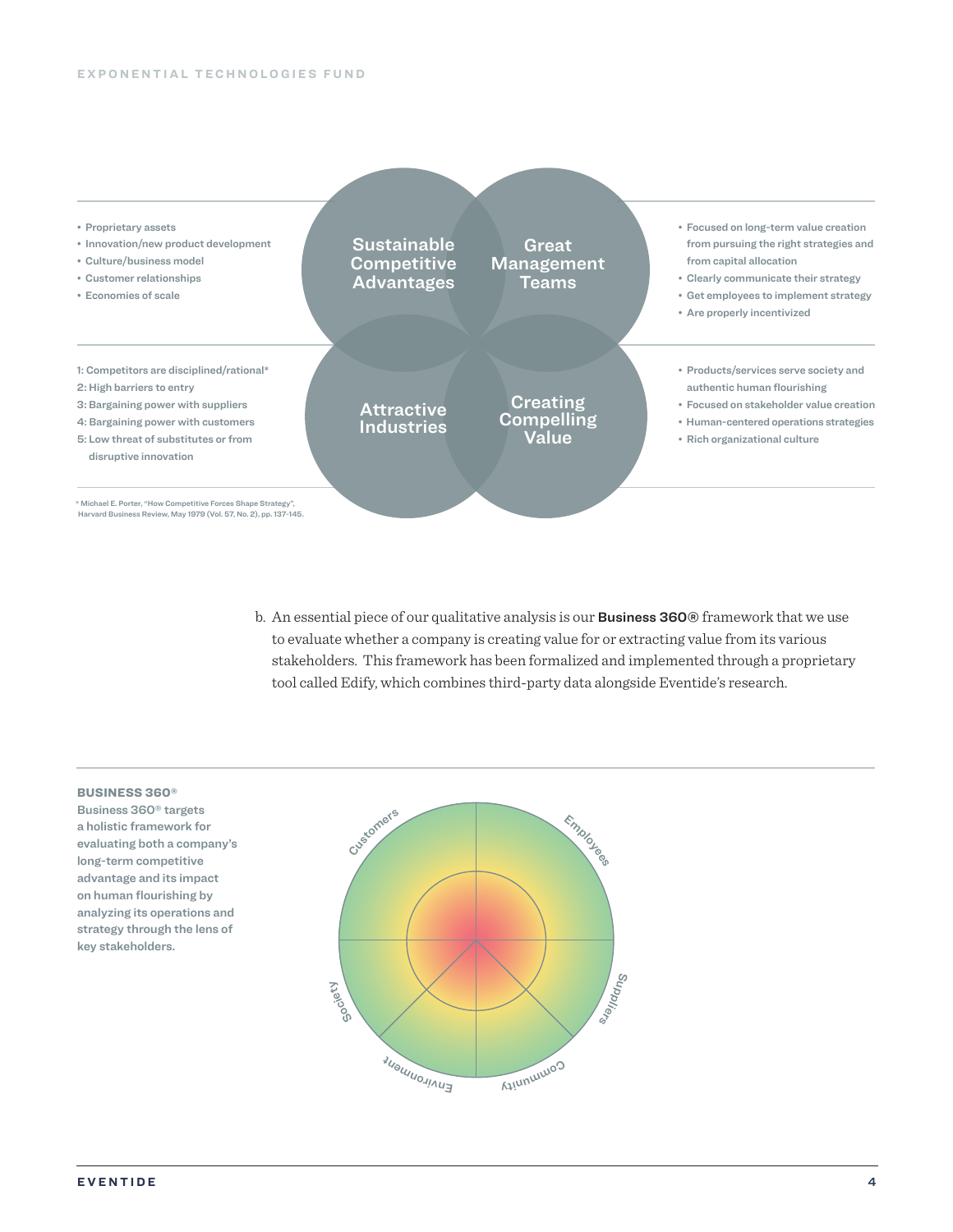- c. Alongside our qualitative analysis, we employ a financial analysis where we first evaluate a company's current financial strength using the following criteria:
	- Existing successful business model that is already or has the potential to be profitable in the next years (demonstrating operating leverage)
	- Clean capital structure (no heavy debt burden)
	- History of well thought out and executed capital allocation decisions (reinvestment, M&A, capital raises)
	- Strong operational execution (walking the talk)

Next, we analyze the potential for a company's future growth and profitability:

- Large total addressable market and company's potential market share
- Multiple growth vectors for the company
- Existing pricing power and potential competitive advantages
- Strong margin and cash flow generation potential once business has scaled
- d. After we perform the qualitative analysis and financial analysis of a company, we estimate a company's intrinsic value by performing a discounted cash flow (DCF) valuation analysis. This analysis considers the magnitude, timing, and risk of future free cash flows discounted to today based on the company's cost of capital. It also considers the sustainability of its competitive advantages. Once we have estimated an intrinsic value for the company, we compare our estimates to market consensus to assess the opportunity. We also conduct a comparable company valuation analysis where we evaluate the company's valuation multiple against comparable companies. We then triangulate valuation between the DCF (primary method) and comparable company valuation analysis (secondary method) to better evaluate the opportunity.

### **3. Portfolio construction and risk management**

a. The Exponential Technologies Fund is a concentrated portfolio that typically contains 25- 45 companies, predominantly in the Information Technology sector. Therefore, internal diversification comes from a sensitivity to risk factors that would impact specific holdings such as end-market exposures, geographic exposures, competitive dynamics, M&A trends, and likelihood of positive or negative outcomes around key events (new product rollouts, earnings reports, analyst days, etc.). The portfolio manager will generally adjust estimates, price targets, conclusions, and position sizes to reflect changes in industry and company fundamentals.